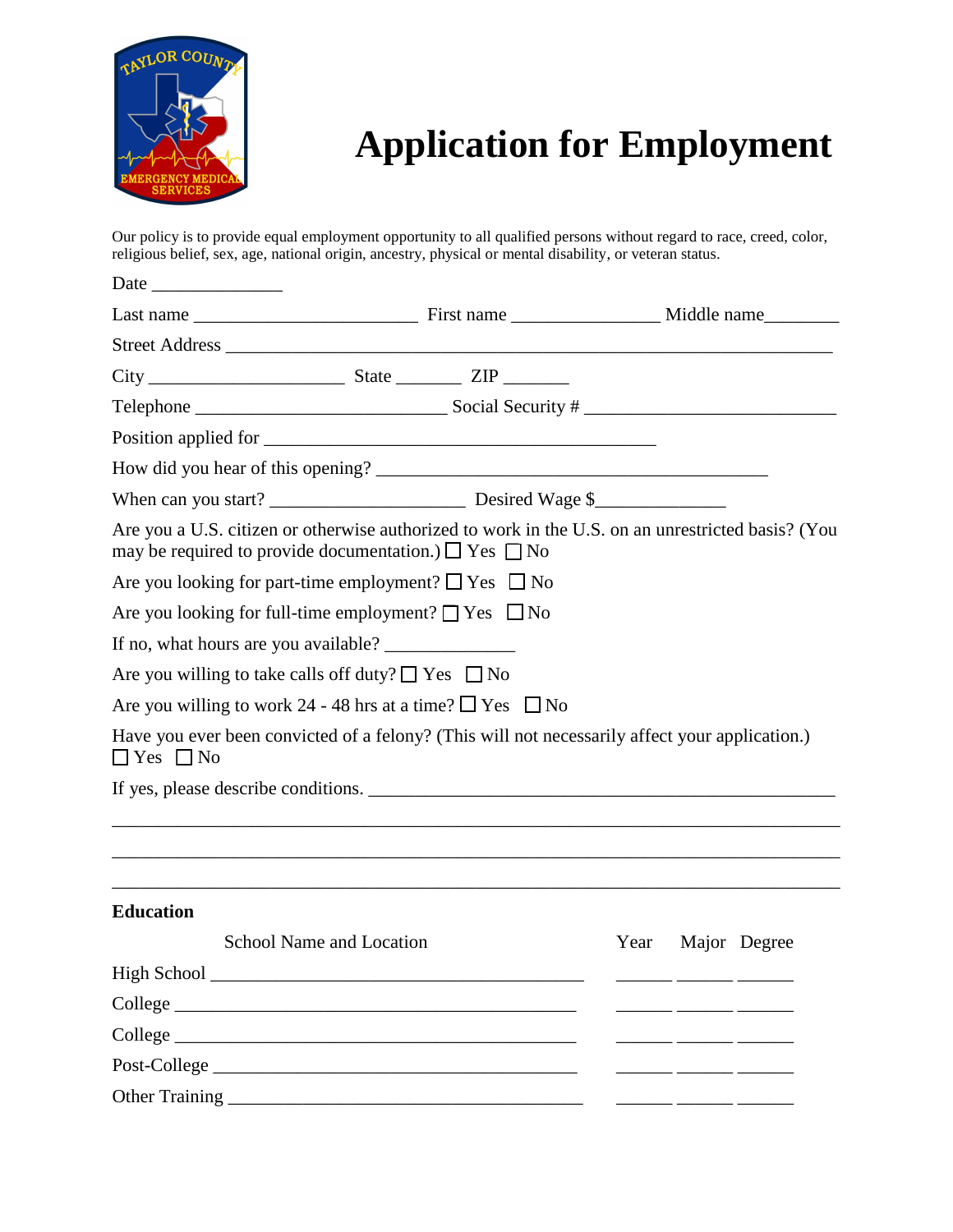In addition to your work history, are there other skills, qualifications, or experience that we should consider?

|                                      | <b>Employment History</b> (Start with most recent employer)<br>Company Name                          |  |
|--------------------------------------|------------------------------------------------------------------------------------------------------|--|
|                                      |                                                                                                      |  |
|                                      | Date Started _________________ Starting Wage ________________ Starting Position ____________________ |  |
|                                      |                                                                                                      |  |
|                                      |                                                                                                      |  |
| May we contact? $\Box$ Yes $\Box$ No |                                                                                                      |  |
|                                      |                                                                                                      |  |
|                                      |                                                                                                      |  |
|                                      |                                                                                                      |  |
|                                      |                                                                                                      |  |
|                                      | Date Started __________________ Starting Wage _________________ Starting Position __________________ |  |
|                                      |                                                                                                      |  |
|                                      |                                                                                                      |  |
| May we contact? $\Box$ Yes $\Box$ No |                                                                                                      |  |
|                                      | Responsibilities                                                                                     |  |
| Reason for leaving __                |                                                                                                      |  |